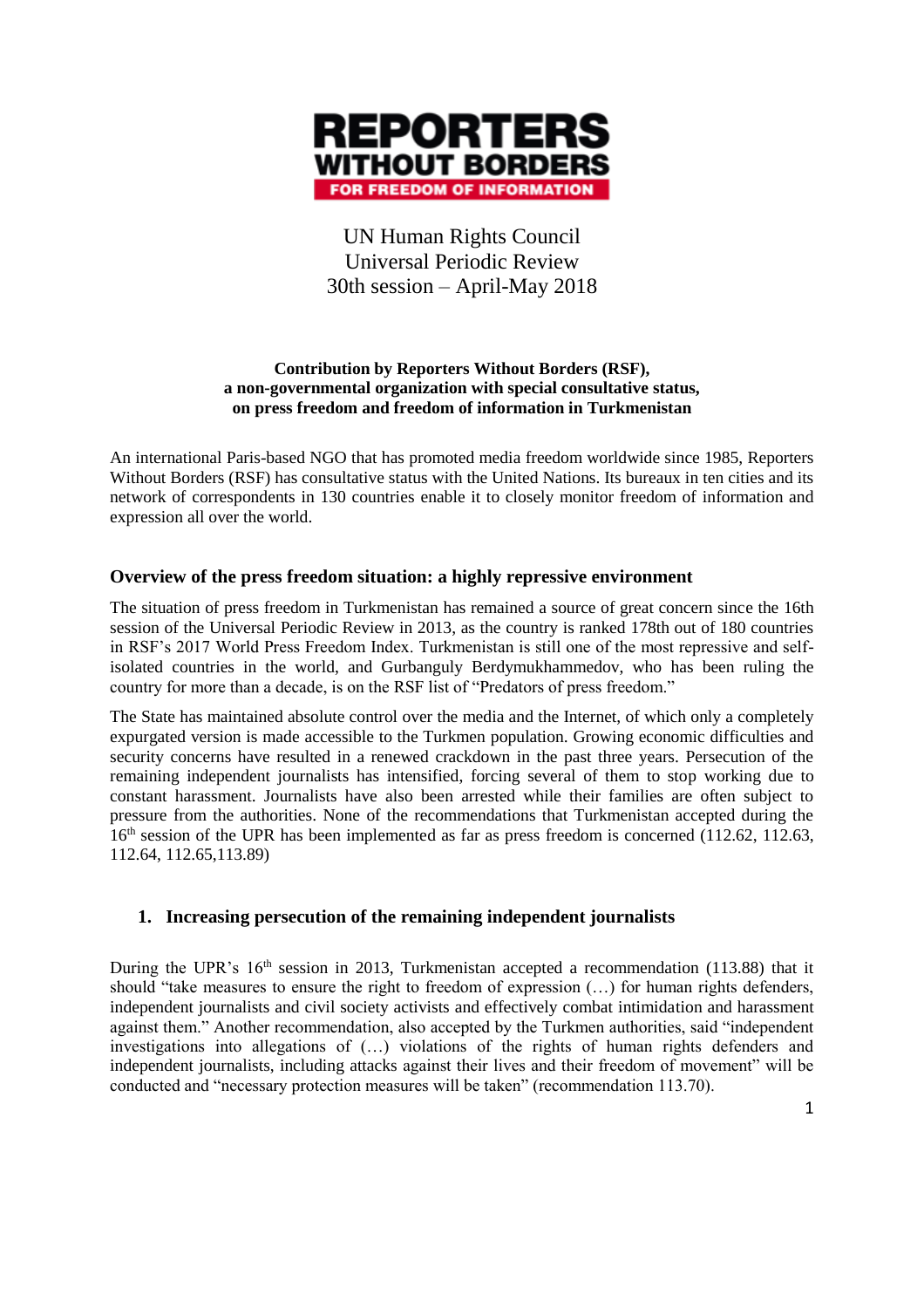However, despite Turkmenistan's national legislation guaranteeing freedom of expression and prohibiting censorship (Media Act of December 2012), persecution of the remaining independent journalists has intensified in the past three years. Correspondents working clandestinely for media outlets based abroad have become the main targets.

In July 2017, **Soltan Achilova**, a 68-year-old journalist who works for *Radio Azatlyk* (*Radio Free Europe/Radio Liberty's* Turkmen service) received death threats and was the target of an attempted attack while on her way to cover Turkmenistan's "Day of Bicycles." She was already the victim of three physical attacks in November 2016.

That same month, her colleague **Rovshen Yazmuhamedov,** who was also a correspondent for *Radio Azatlyk*, was threatened with being made to serve the suspended jail sentence he was given in 2013. Six of *Radio Azatlyk's* nine correspondents had already been forced to stop their activities in 2015, following increased harassment from authorities. They included long-time correspondent **Osmankuly Hallyev**, who was interrogated and threatened. Several members of his family lost their jobs because of his work as a journalist.

#### **2. Unlawful detention and harassment of journalists**

Detention of journalists on trumped-up charges or for unknown reasons and violation of the right to a fair trial and especially the right to be represented by an attorney have persisted throughout the past few years. Relatives have also been subject to growing harassment by the authorities.

The case of freelance journalist **Saparmamed Nepeskuliev** is an emblematic one. A contributor to *RFE/RL's* Turkmen Service and *Alternative Turkmenistan News*, Nepeskuliev was held incommunicado for weeks after he disappeared on 7 July 2015 while visiting the Caspian Sea resort city of Avaza. His family was not informed about his whereabouts despite Turkmenistan's law requiring this within 72 hours. He was then tried secretly without being represented by a lawyer and was given a three-year jail sentence on a trumped-up drug charge. The UN Working Group on Arbitrary Detention has described his imprisonment as arbitrary.

His colleague **Khudayberdy Allashov,** also a correspondent for *Radio Azatlyk*, was arrested on 3 December 2016 along with his mother. Police raided their home, began beating him and seized a few packets of tobacco. This was later used as grounds for detaining Allashov and his mother for two months on the arbitrary charge of illegal possession of large quantities of chewing tobacco, a criminal offence in Turkmenistan. In February 2017, both were given a three-year suspended sentence.

Relatives of critical journalists are also being targeted and harassed. Surveillance cameras were installed around the family home of journalist **Rovshen Yazmuhamedov** following his arrest in May 2013. His relatives were unreachable for days after his detention, the phone line having been apparently disconnected. A reporter for *Radio Azatlyk*, Yazmuhamedov was held arbitrarily for unknown reasons for more than two weeks in the northeastern city of Turkmenabat. His detention is thought to be linked with his journalistic activities as he was writing mostly about social issues, which are often sensitive in Turkmenistan.

Harassment of family members also led to the death of **Chary Annamuradov**'s brother. A dissident journalist who found asylum in Sweden in 2003 following persecution, Chary Annamuradov was arrested in Minsk in July 2016 in response to on an extradition request from the Turkmen authorities on politically motivated fraud charges. During his detention, his brother Altymurad Annamuradov was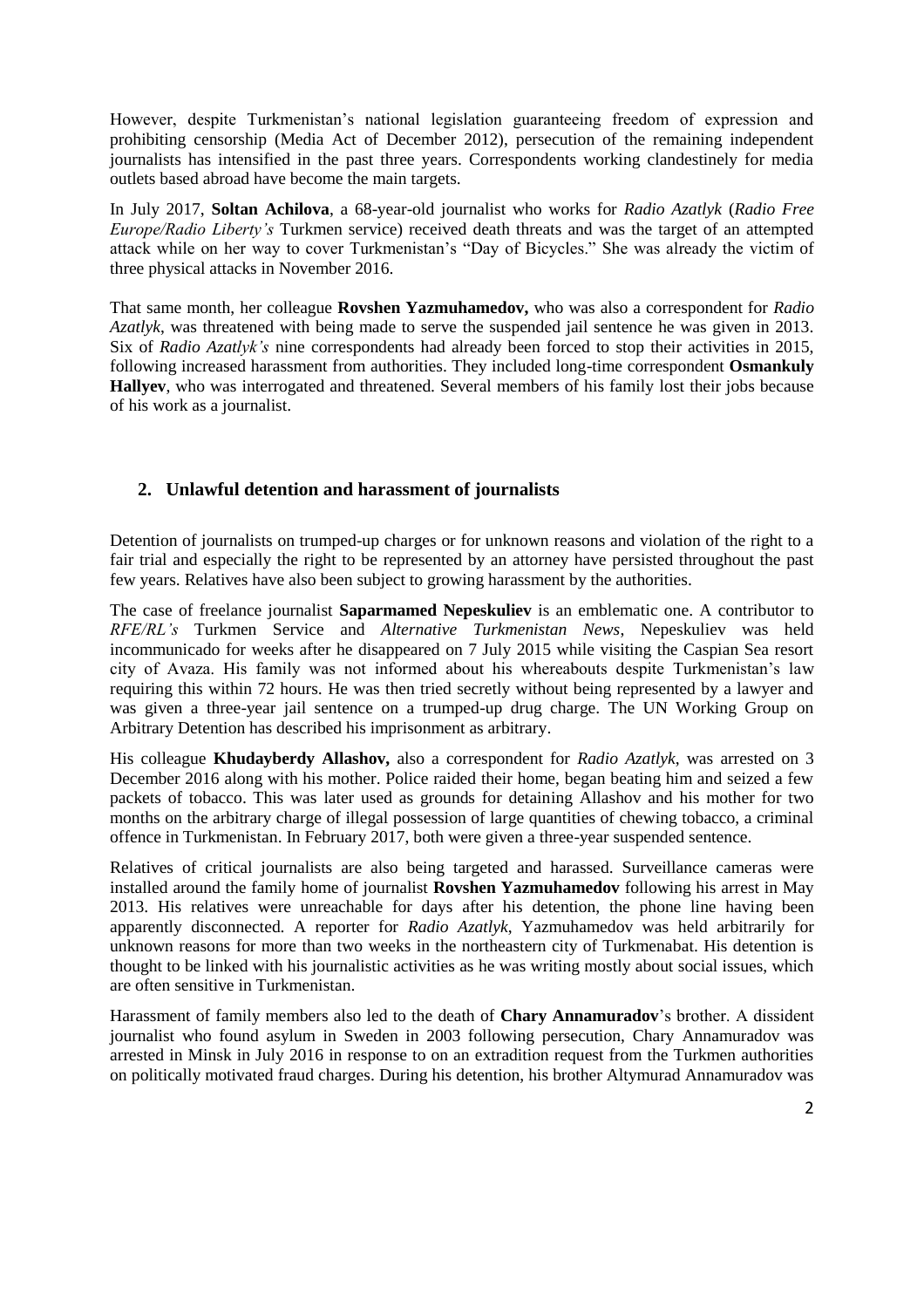kidnapped by two unidentified men, severally beaten and questioned about Chary Annamuradov. He died four days later.

### **3. No access to independent information**

During the UPR's 16<sup>th</sup> session in 2013, Turkmenistan accepted a recommendation (112.62) that the authorities should "ensure freedom of expression and access to information by ending the practice of interfering with access to the Internet and the practice of censorship in online and print media."

However, the Turkmen authorities have continued to maintain tight control over the media and the "Turkmenet," a completely expurgated version of the Internet that is the only form of online access available to the Turkmen population.

Foreign-based news websites, such as the sites of *Ferghana, Radio Azatlyk* and *Chronicles of Turkmenistan*, are blocked while all national media outlets are under the control of the authorities*.* The quasi-monopoly of the state-run operator TurkmenTelecom has in turn allowed a centralized censorship system to be put in place that is directly supervised by the government.

The censorship is so extreme that it often borders on the ridiculous. In 2013, for example, a vast operation was deployed to eliminate all visual, oral or written records of the president falling from a horse at the end of a race. In June 2016, mobile Internet networks were also blocked a day after an accidental explosion in an oil depot in the city of Turkmenbashi.

Access to foreign TV news coverage has become more and more difficult for the Turkmen population as the authorities have in recent years stepped up the removal of the satellite dishes on the pretext of giving the cities a face-lift.

#### **Recommendations**

In the light of these observations, RSF urges the Turkmen authorities to:

- Immediately release **Saparmamed Nepeskuliev** in response to the UN Working Group on Arbitrary Detention's opinion that he is being detained arbitrarily.
- Put an end to the harassment campaign against freelance journalists and correspondents and ensure that their safety is guaranteed. Allowing journalists to exercise their right to freedom of expression peacefully is one of Turkmenistan's many obligations as a party to the ICCPR.
- Put an end to the harassment of journalists' relatives.
- Unblock foreign media websites and ensure that the Media Act of December 2012, which prohibits censorship and guarantees media freedom, is fully respected and implemented.
- Put an end to the campaign of removing satellite dishes and allow the Turkmen population to access foreign TV news coverage.